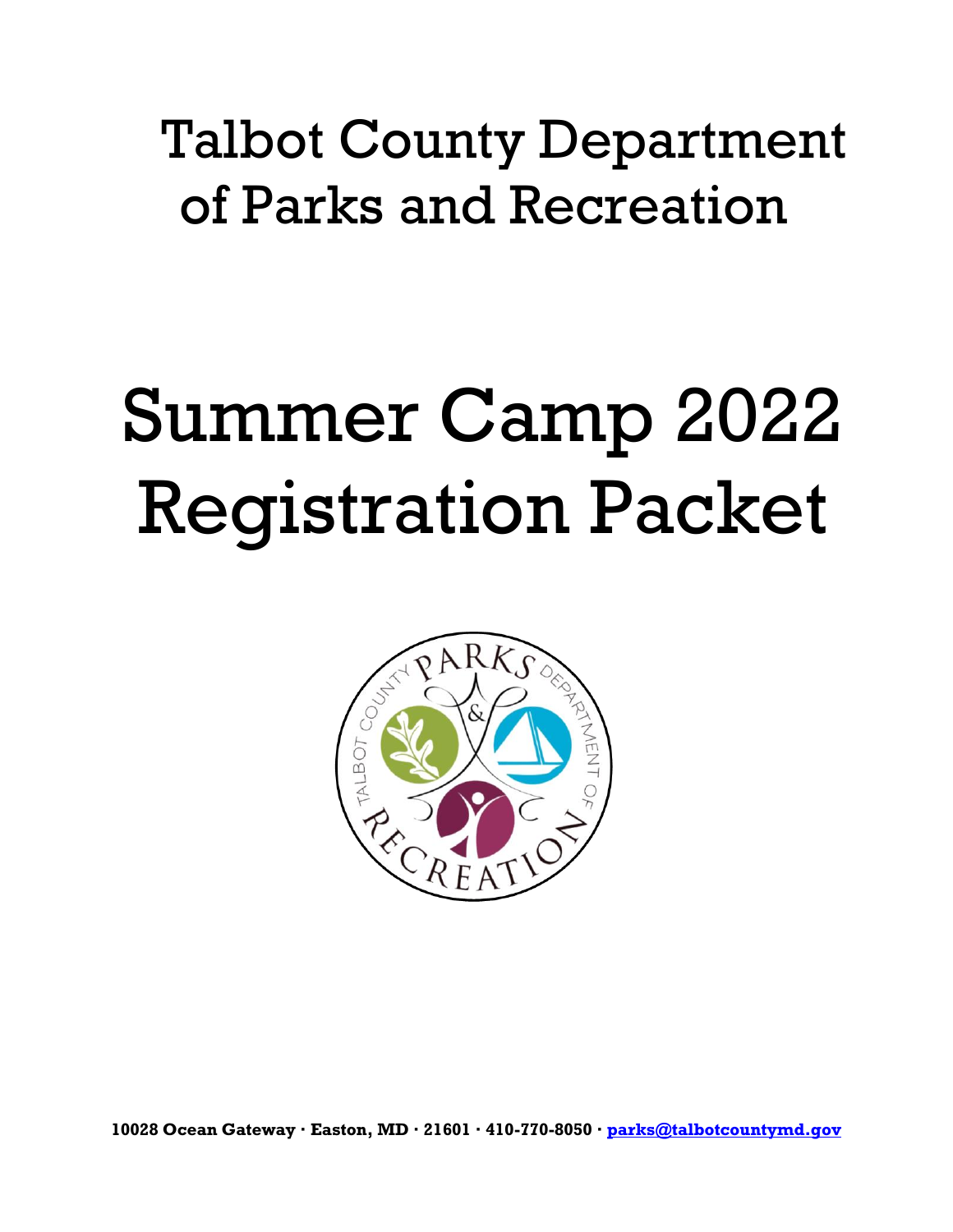

# **Parent Policy – TCPR Summer Camp**

#### *Registration*

To attend the Talbot County Parks & Recreation Summer Day Camp the registration packet must be filled out **completely** and returned with payment. You may pick and choose the weeks your camper wishes to attend. Please see the Payment portion of this packet to determine your method of payment. The Acknowledgement page at the end of the packet must be signed prior to camp registration.

#### *Forms*

The confidential information provided must be mailed or brought into the Parks and Recreation Department **prior** to your child attending camp. The confidential forms are to aid the counselor in understanding your child and in providing him/her with an enjoyable experience; these forms also provide us with important information in case of an accident. These forms will be kept on file at the Talbot County Parks and Recreation Department. Information is released to staff and medical and/or emergency personnel only on a **"**need-to-know**"** basis.

#### *Parent Cooperation*

Parents will be provided with weekly activity emails and handouts. Please cooperate with staff by adhering to all policies and procedures. Communication is very important, so talk to the staff and to your child about the program. Your feedback is very important to us.

#### *Pick-Up and Drop-Off*

Day Camp activity hours are from 9AM to 4PM. Drop off time is as early as 7AM and the pick-up time as late as 5:30PM. Doors will not be unlocked until 7AM and there is no supervision until this time. If you are late picking up your child or children after 5:30pm, a late fee will be charged. That late charge is \$15/child for every 15 minutes beginning with the first late charge beginning at 5:31pm.

#### *Daily Sign-In/Sign-Out Procedures*

Campers must be signed-in/out each day by a parent or a designated adult specified on the "Pickup/Drop-off Form". If your child is not signed in, we cannot be responsible. Parents/guardians must come into the building to sign your camper in and out of camp. Please be advised that any person unknown to the staff will be asked to provide a photo ID before your child is released to their care. No child will be received or released without official authorization from a person designated on the information form. If a change in pick-up procedure is necessary, email parks@talbotcountymd.gov or call 410-770-8050 and provide the person's name and phone number or fill out a written request.

#### *Camp Attire*

**All campers MUST wear closed-toe shoes (i.e. tennis shoes)**. Children are encouraged to wear their bathing suits under their clothing on swim days. Restrooms will be available if the child wishes to change clothing. Campers will participate in a number of activities that may be "messy." We will be doing some arts & crafts as well as outdoor play. Attire that can get dirty and messy is recommended.

#### *What to Bring to Camp*

Campers may bring a small backpack with their belongings. Campers should bring a reusable water bottle, lunch, snacks/drinks, and sunscreen to camp every day. A change of clothes is recommended to be brought as well just in case!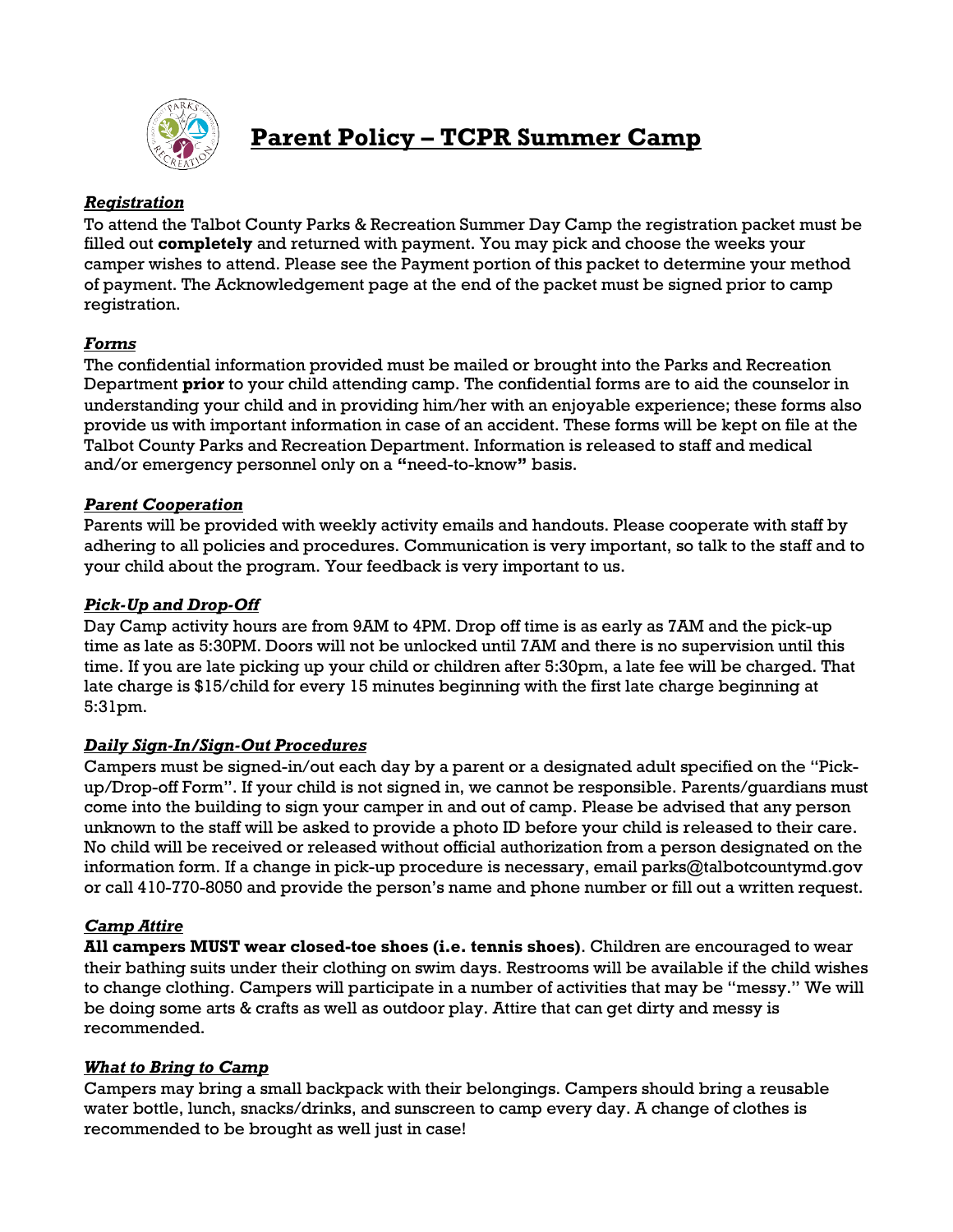#### *What NOT to Bring to Camp*

Electronics, cell phones, toys, etc. are **prohibited** at camp. If a child brings a cell phone or electronic device, it must be turned off and stored with their belongings. Items that become a disruption at camp will be turned into the TCPR Main Office and returned to the parent/guardian at pick-up. If a phone call needs to be made to the camper, please call our main office at 410-770-8050 and we can direct you to your camper. **Money is NOT** to be brought to camp or on any field trips.

Talbot County Department of Parks and Recreation is not responsible for personal items that are misplaced, stolen, or broken at camp. Campers are responsible for all of their personal items, including on field trip and pool days. Parents should encourage children to keep track of their belongings and to remember to bring them home.

#### *Lost and Found*

Campers are responsible for their own belongings (clothes, lunchboxes, bags, etc.). Please put your child's name on everything he/she brings to camp. Lost & Found items will be displayed at the end of each day and will be disposed of at the end of each session. The Parks and Recreation Department assumes no responsibility for your child's personal belongings. We strongly discourage campers to bring anything of value to camp.

#### *Lunches*

The campers must bring their own lunch and drink each day. We **do not** have a refrigerator to store lunches. Make sure lunches DO NOT contain food that may spoil without refrigeration. Please write your child's name on his/her lunch box. An afternoon snack will be provided.

#### *Weekly Groups*

Each week, campers will be assigned to groups based on age and assigned to a counselor. Groups may be doing separate activities throughout the day for indoor recreation, arena time, outside play, lunch, arts & crafts, and snack time.

#### *Field Trips & Special Events*

A Field Trip Permission Form and information sheet must be completed by parents/guardians at the time of registration. There is no additional costs for field trips. Alternate care will not be available on field trip days at the community center. Camp fees will not be pro-rated if your child does not participate in these special activities. If you wish for your child to not attend field trips, you will need to plan not to attend camp on field trip days. If you will not be attending a trip, please notify the TCPR staff. Field trips are scheduled within the normal hours of camp operations and every effort will be made to have children back at the campsite by 4:00pm.

**\*IMPORTANT NOTE**: It is vital that you have your child at camp **prior to the departure time** for field trip days. We will not delay a field trip if you are late. If you arrive after the field trip has departed, there will not be an alternative for your child at our camps that day. Please confirm all departure times for field trip days. Additional Field Trip information/times will be included in the weekly emails, information sheets, and on the Field Trip Flyer.

#### *Swimming*

Supervised swimming will be held at one of the community pools. Pool days are supervised by the camp staff and pool lifeguards. You will be responsible for sending your child's swim attire, towel, and sunscreen on the designated days. **PLEASE** put your child's name on everything that they bring to camp, towels, sunscreen, swimsuits, etc. Campers must be able to pass a swim test in order to swim in the deep end of the pools. Campers who need assistance or cannot swim can bring a floatation devices to camp on pool days.

- Bay Hundred Community Pool 911 S. Talbot Street, St. Michaels, MD 21663 410-745-6592
- George Murphy Community Pool 501 Port Street, Easton, MD 21601 410-820-7306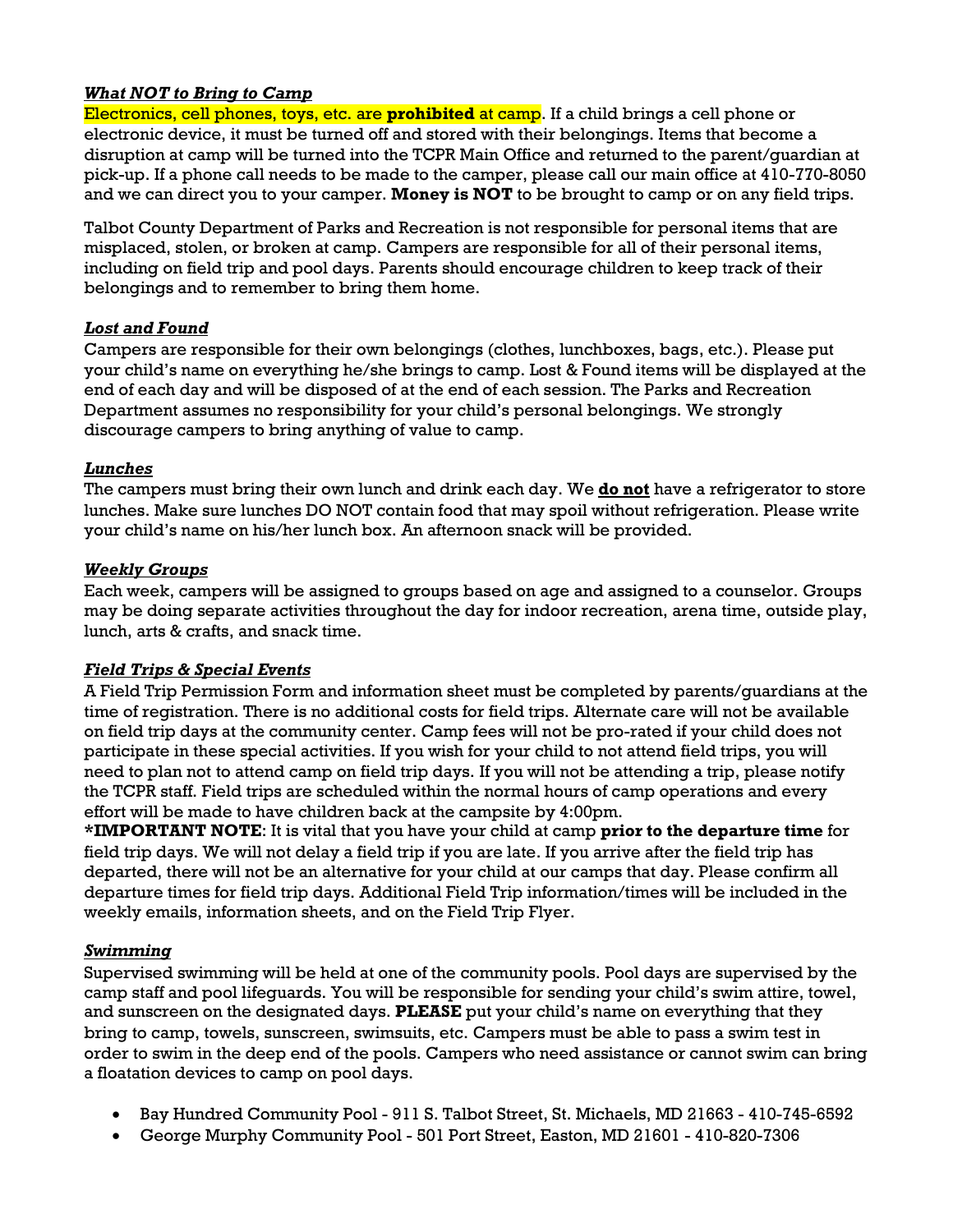#### *Sunscreen*

The parent should apply sunscreen prior to child's arrival at camp. Campers are encouraged to bring sunscreen to camp. Talbot County Parks & Recreation Summer Camp will **NOT** provide sunscreen. TCPR staff members are not allowed to apply sunscreen to any camper, therefore, it is encouraged to teach your child how to apply sunscreen properly. Staff will supervise and provide breaks for campers to apply sunscreen before/during outside activities. Parents must monitor for empty sunscreen containers and a replacement should be sent back with the child on the next day of camp. Children who suffer from sun allergies and severe sun burning should bring protective headgear, sunshades, and sunscreen each day. Please plan accordingly and prepare your child with proper sunscreen application practices and send them to camp with proper protective clothing.

#### *Injuries*

Camp programs include indoor and outdoor activities and games. The staff will do their best to provide each camper with a safe experience. Parents can help by sending their children with appropriate attire including closed-toe shoes.

If your child is seriously injured, the camp directors will take whatever steps are necessary to obtain emergency care. These steps may include but are not limited to:

- 1. Attempt to contact the child's parent/guardian.
- 2. Contact your physician or medical center for assistance.
- 3. Call an ambulance or paramedic.
- 4. Have the child taken to the nearest hospital in the company of a staff member.

#### *Illness/Medication*

Please see the camp director if medication for your child is needed or if your child has any allergies to sunscreen or any outdoor allergies. If a contagious disease is suspected (COVID-19, measles, mumps, chicken pox, pink eye, poison ivy, lice, etc.) the parents will be notified immediately to pick up the camper. Please let us know if your child develops a contagious disease, so we may notify other parents to take necessary precautions. Campers must be self-reliant and self-sufficient. Medications must be self-administered by the camper if the following procedures are followed. TCPR staff will supervise the self-administration but are not authorized to administer medication.

- 1. Authorization Forms: A parent and physician signature is required for prescription and over the counter medications
- 2. Receiving Medication and Form:
	- Completed medication form
	- All medication (prescription and non-prescription) must be in original container
	- Brought in to the main office and picked up by parent **(NOT camper)**
	- The medication must have original label showing the physician's name, child's name, reason and directions for administering the medicine. This includes asthmatic inhalers. Over the counter medicines must be accompanied by a doctor's written note.

#### *Discipline*

The Talbot County Parks and Recreation bases discipline on respect for the child's self-esteem and respect for others. If the child is having problems in the program, a conference will be arranged between the director and parents. A parent may request a conference anytime they feel one is needed. Any child who is consistently disruptive, refuses to participate, or is a general discipline problem may ultimately be dismissed from the program. The Parks and Recreation Department reserves the right to remove any child from the program if he/she does not follow the rules and regulations.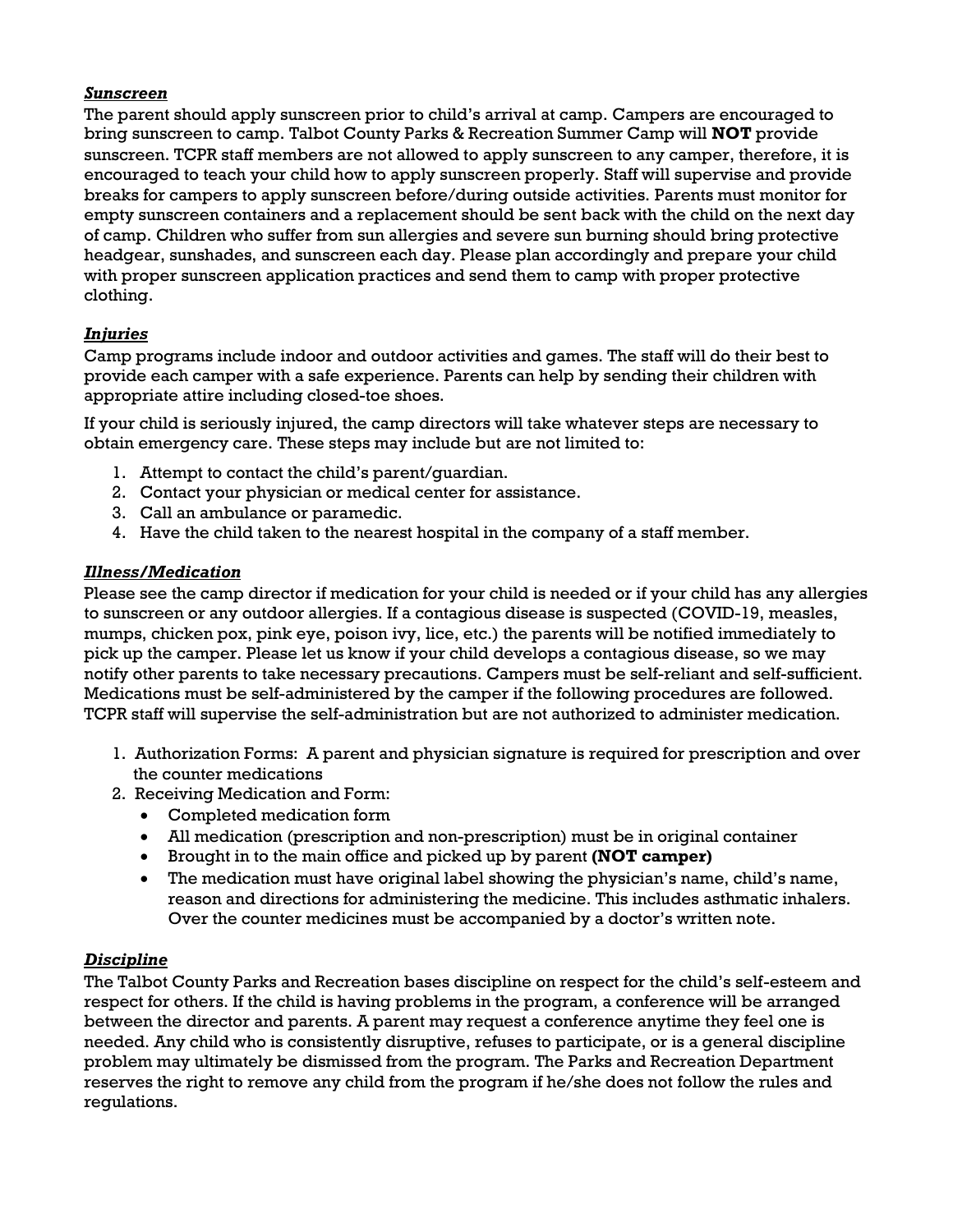Behavior that affects other children, counselors or supervisors, such as, but not limited to, swearing, verbally or physically fighting, leaving the group, name-calling, refusal to listen and act upon directives of counselors, intimidation and refusal to participate will usually be handled in the following manner:

- **FIRST OCCURRENCE:** Child will be counseled on what is appropriate behavior and will receive a verbal warning.
- **SECOND OCCURRENCE:** Child will be placed in time out based on the child's age.
- **THIRD OCCURRENCE**: Child will have a Behavioral Incident Form completed and signed by the parent (a copy can be provided for the parent at their request). The parent will be advised that the next occurrence will result in a one-day suspension from camp.
- **FOURTH OCCURRENCE:** Child will be suspended from camp the following day of camp.
- **FIFTH OCCURRENCE:** Child will be removed from camp the remainder of the summer.

*\*NOTE: Suspensions and expulsions from camp WILL NOT warrant any form of refund. Depending on the situation, certain incidents may receive discipline beginning at a level determined appropriate by the Camp Director.*

The following actions may result in immediate removal from camp: damaging property, sexual harassment, false fire or 911 alarm, fighting/hitting/physically harming or attempting to harm another child or staff member, threatening another child or staff member (in any form). There will be a zero tolerance stance taken on the actions resulting in immediate dismissal without refund. We appreciate your support and cooperation in enforcing these practices.

#### *Payment and Cancellation Policy*

Payment must be made **prior** to camper(s) attending camp.

 **WEEK BY WEEK PAYMENT** - Select the **Day Camp Weeks** your child will be attending and pay weekly with cash, personal check or credit card. Payment is due **THREE** weeks in advance (i.e. Week 4 payment is due by the end of Week 1 of camp). If payment is not received by Friday at 4:30pm, 3-weeks prior, your camper's registration for that week will be surrendered. *Payment for the first week that your child is attending camp is due at the time of registration.*

**Cancellation policy:** Registration fees offset the cost of planning and scheduling programs and trips. Please see the cancellation policy below to receive a refund for a week that you have previously registered for.

- **FULL REFUND:** To receive a full refund for cancellation, it must be done at least 10 business days in advance.
- **50% REFUND:** To receive a 50% refund for cancellation, it must be done 5 business days in advance.
- **NO REFUND:** If you cancel participation with less than 5 business days' notice (after Monday 4:30pm), no refund will be given.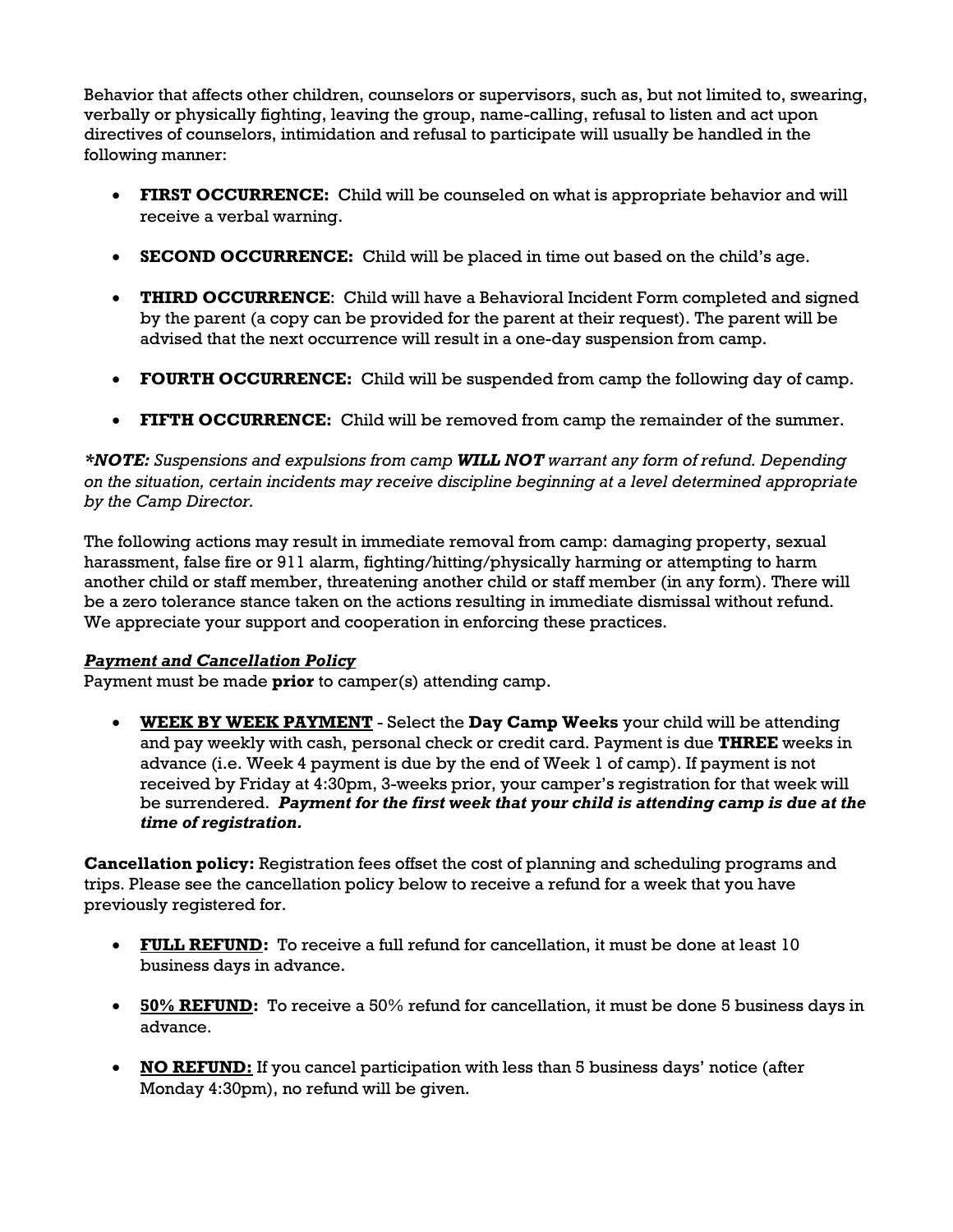*All cancellations must be made in writing or email to the Talbot County Community Center front desk, NOT to a Day Camp staff member. Verbal cancellations will not be approved. Please plan ahead, we depend on your participation for a successful program.*

#### *Child Abuse Reporting*

Parents should be aware that Talbot County Department of Parks and Recreation staff is required under penalty of law to report all suspected cases of child abuse and/or neglect. Such cases will be referred to the Child Protective Services Division of the Talbot County Department of Social Services.

#### *Informational Forms*

Please complete the registration and camper informational forms contained in this handbook. **A separate form should be completed for each child attending the program, unless otherwise noted**. The information will assist us in providing the safest most effective camp possible for your child. Campers will not be allowed to attend camp if all of the forms have not been completed, signed, and returned.

#### **Required Forms to be completed for each camper:**

- Acknowledgment Form
- Camper Information/Emergency Form
- Pick-up/Drop-off Authorization Form
- Field Trip Permission Form
- Medication Administration Form (if medicine is required during camp hours)

Please deliver informational forms to:

#### **Talbot County Community Center**

10028 Ocean Gateway Easton, MD 21601 Phone: (410)770-8050 Fax: (410)822-7107 Email: parks@talbotcountymd.gov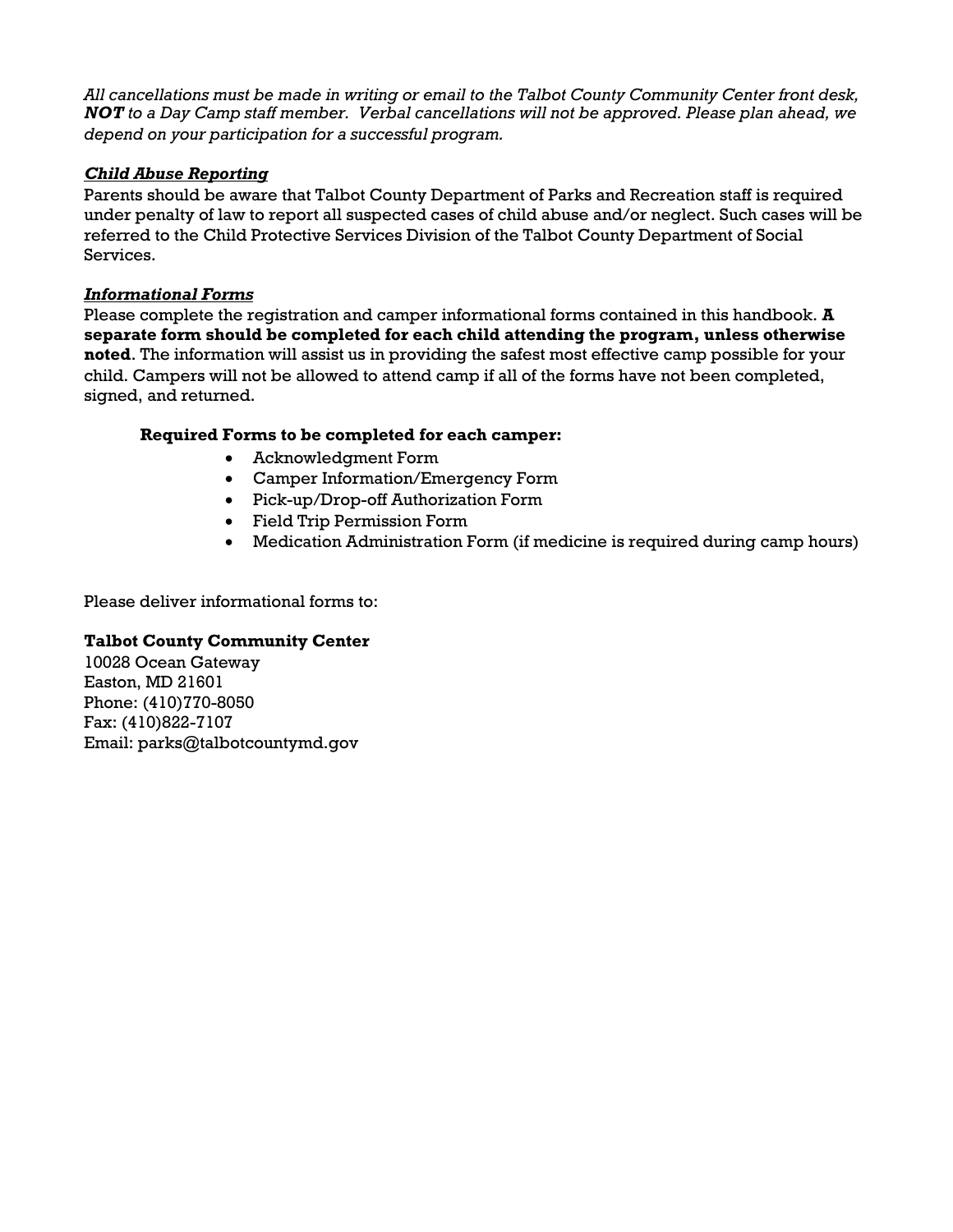

## **Acknowledgment Form**

Talbot County Parks & Recreation Summer Camp Parent Policy Manual is designed to acquaint you with the Summer Camp program and to provide you with information about rules, guidelines, registration, and payment options.

Every parent/guardian is required to read, understand and comply with all provisions of the policy manual. It describes many of your responsibilities as a parent/guardian.

If there is anything in the policy manual that you do not understand or have concerns with, please discuss it with the Summer Camp Director.

I have read, understand and agree to comply with the policies set forth in the Talbot County Parks & Recreation Summer Camp Parent Policy Manual.

*I acknowledge that I have complete understanding of the potential risk associated with this activity, including injury and death, and I voluntarily agree to assume all such risk. I hereby release, discharge, indemnify, and agree to hold Talbot County, its officers, agents, and employees, harmless from and against any and all liability, claims actions, suits, damages, losses, or injuries of any kind, nature, or description, including without limitation personal injuries and/or death, medical expenses, and economic damages arising or claimed as a result of any act or omission related to the program(s) offered by the Talbot County Department of Parks and Recreation or any affiliated program. I understand that any or all programs may be cancelled, without warning, if a suspected or positive case of COVID-19 is presented. On occasion, staff members may photograph participants in programs or special events. These photos are for TCDPR use only and may be used in future brochures, flyers, website, or social media postings. By registering for this program, I agree to allow publication of any photos taken at any program, event, or facility and occasional promotional emails regarding upcoming programs.* 

| <b>Camper Name(s):_</b> |  |  |  |
|-------------------------|--|--|--|
|                         |  |  |  |

**Parent/Guardian Name**: \_\_\_\_\_\_\_\_\_\_\_\_\_\_\_\_\_\_\_\_\_\_\_\_\_\_\_\_\_\_\_\_\_\_\_\_\_\_\_\_\_\_\_\_\_\_\_\_\_\_\_\_\_\_\_\_

**Signature**: \_ **\_**\_\_\_\_\_\_\_\_\_\_\_\_\_\_\_\_\_\_\_ **Date:** \_\_\_\_\_\_\_\_\_\_\_\_\_\_\_\_\_\_\_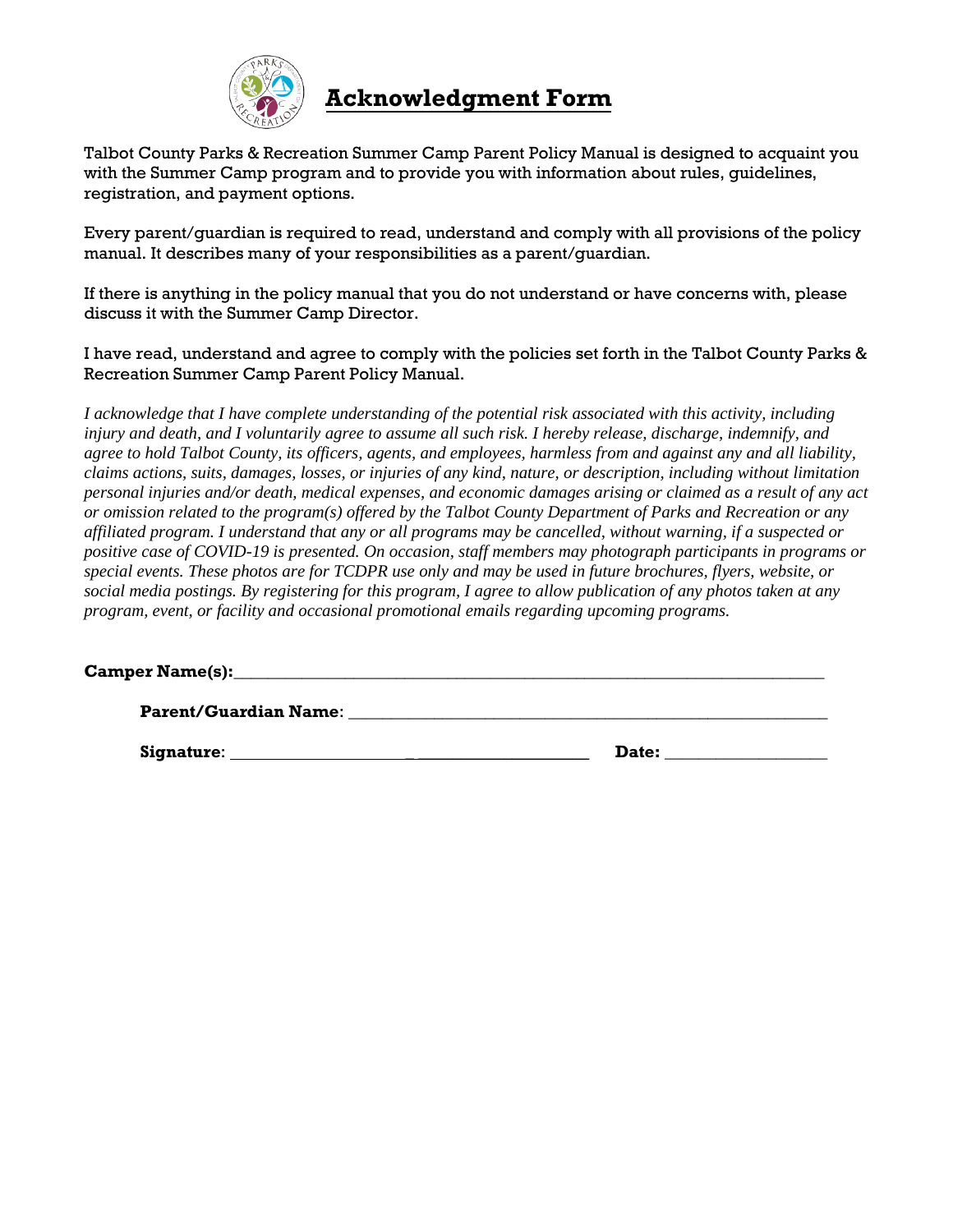

### **Camper Information/Emergency Form**

*\*This form must be completed in full in order to participate\* PLEASE PRINT CLEARLY \**

|                                                                     |                                                                     | Gender________ DOB_____________ Age______ |
|---------------------------------------------------------------------|---------------------------------------------------------------------|-------------------------------------------|
|                                                                     |                                                                     |                                           |
| Weeks Attending WKI WK2 WK3 WK4 WK5 WK6 WK7 WK8 WK8 WK9 WK10        |                                                                     |                                           |
|                                                                     |                                                                     |                                           |
|                                                                     |                                                                     |                                           |
|                                                                     |                                                                     |                                           |
|                                                                     |                                                                     |                                           |
|                                                                     |                                                                     |                                           |
| Check here to receive text notifications, reminders, cancellations, | Check here to receive text notifications, reminders, cancellations, |                                           |

#### **Health Information**

Primary Physician\_\_\_\_\_\_\_\_\_\_\_\_\_\_\_\_\_\_\_\_\_\_\_\_\_\_\_\_\_\_\_\_\_\_\_\_ Phone\_\_\_\_\_\_\_\_\_\_\_\_\_\_\_\_\_\_\_\_\_\_\_\_\_\_\_\_\_\_\_\_\_\_\_\_\_

 $\overline{\phantom{a}}$  ,  $\overline{\phantom{a}}$  ,  $\overline{\phantom{a}}$  ,  $\overline{\phantom{a}}$  ,  $\overline{\phantom{a}}$  ,  $\overline{\phantom{a}}$  ,  $\overline{\phantom{a}}$  ,  $\overline{\phantom{a}}$  ,  $\overline{\phantom{a}}$  ,  $\overline{\phantom{a}}$  ,  $\overline{\phantom{a}}$  ,  $\overline{\phantom{a}}$  ,  $\overline{\phantom{a}}$  ,  $\overline{\phantom{a}}$  ,  $\overline{\phantom{a}}$  ,  $\overline{\phantom{a}}$ 

Are there any health problems including physical, psychiatric, or behavioral concerns of which we need to be aware of?  $\bigcirc$  No  $\bigcirc$  Yes, and camp participation was discussed with the camper's healthcare provider including considerations related to risk of COVID-19. Explain health problems and any considerations:

 $\_$  , and the set of the set of the set of the set of the set of the set of the set of the set of the set of the set of the set of the set of the set of the set of the set of the set of the set of the set of the set of th  $\_$  , and the set of the set of the set of the set of the set of the set of the set of the set of the set of the set of the set of the set of the set of the set of the set of the set of the set of the set of the set of th

Are there any medications, dietary restrictions, allergies, or special needs that we need to be aware of? No Yes, please list and/or explain here: \_\_\_\_\_\_\_\_\_\_\_\_\_\_\_\_\_\_\_\_\_\_\_\_\_\_\_\_\_\_\_\_\_\_\_\_\_\_\_\_\_\_\_\_\_\_\_\_\_\_\_\_\_\_\_

 $\_$  , and the set of the set of the set of the set of the set of the set of the set of the set of the set of the set of the set of the set of the set of the set of the set of the set of the set of the set of the set of th

\_\_\_\_\_\_\_\_\_\_\_\_\_\_\_\_\_\_\_\_\_\_\_\_\_\_\_\_\_\_\_\_\_\_\_\_\_\_\_\_\_\_\_\_\_\_\_\_\_\_\_\_\_\_\_\_\_\_\_\_\_\_\_\_\_\_\_\_\_\_\_\_\_\_\_\_\_\_\_\_\_\_\_\_\_\_\_\_\_

*If camper takes medication during camp hours or has an emergency medical device, such as an epi-pen or asthma inhaler, a Medication Administration Authorization form is required.*

#### **Immunization Information**

For campers who currently reside **within** the United States, a United States territory, or the District of Columbia: Does the camper have any immunization exemptions because of a parental or guardian objection or medical contraindication?  $\bigcirc$  NO  $\bigcirc$  YES, List:

*For campers who reside outside the United States, a United States territory, or the District of Columbia: Attach record of vaccination or immunity on Department form MDH-896.*

#### **Please provide (3) emergency contacts, in addition to names above:**

| 1. Name: | Phone: | Relationship: |
|----------|--------|---------------|
| 2. Name: | Phone: | Relationship: |
| 3. Name: | Phone: | Relationship: |

*This health history is correct as far as I know, and the person herein described has permission to engage in all program activities except as noted. AUTHORIZATION FOR TREATMENT: I hereby give my permission to the medical personnel selected by the TCDPR, to transport my child to the nearest medical hospital. I further grant my permission to order x-rays, routine tests, medical treatment, and necessary transportation for this child. In the event I cannot be reached in an emergency, I hereby grant permission to the Physician(s) or hospital selected by emergency transport to secure and administer treatment, including hospitalization, for the child named above. This completed form may be copied for administrative purposes. Please attach a letter if permission is not granted for the above.*

**Signature of Parent/Guardian: \_\_\_\_\_\_\_\_\_\_\_\_\_\_\_\_\_\_\_\_\_\_\_\_\_\_\_\_\_\_\_\_\_\_\_\_\_\_\_\_\_\_\_ Date: \_\_\_\_\_\_\_\_\_\_\_\_\_\_**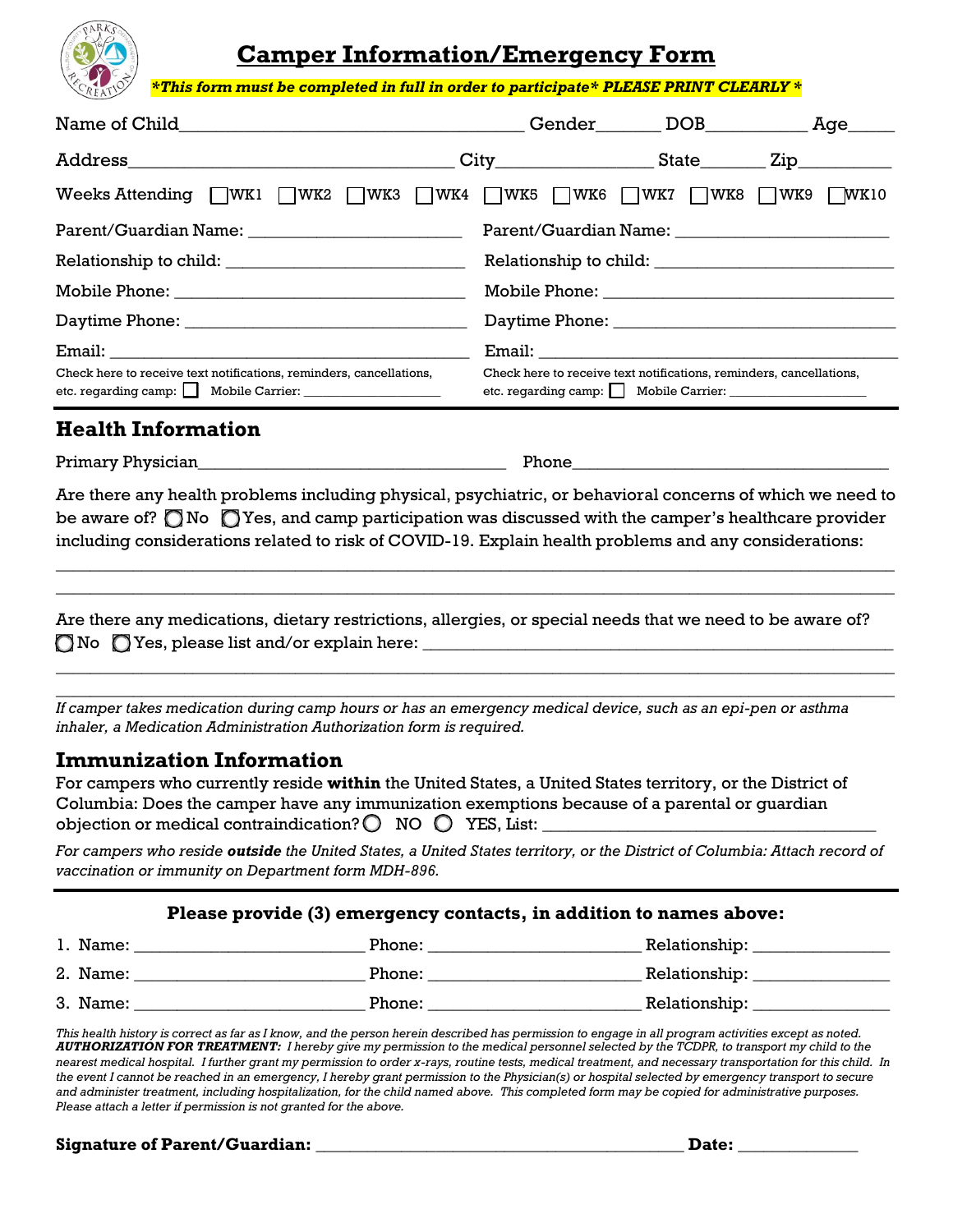

# **Pick Up / Drop Off Authorization Form**

**Please list ALL persons you authorize to pick-up your child from camp. Those not on this list will not be permitted to remove the child from camp. Please be advised than any person unknown to the staff will be asked to provide a photo ID before your child is released to their care.**

| Camper(s) Name:       |        |  |
|-----------------------|--------|--|
| Parent/Guardian Name: | Phone: |  |
| Parent/Guardian Name: | Phone: |  |

**I authorized only the following individual(s), along with the parent(s)/guardian(s) listed above, with my permission to pick up/drop off the above-mentioned child(ren):**

*\*If the name of the person(s) picking up the child is not listed, the child will not be released and the Talbot County Sherriff's Department may be called.*

| Parent/Guardian Signature: | Date: |
|----------------------------|-------|
|                            |       |